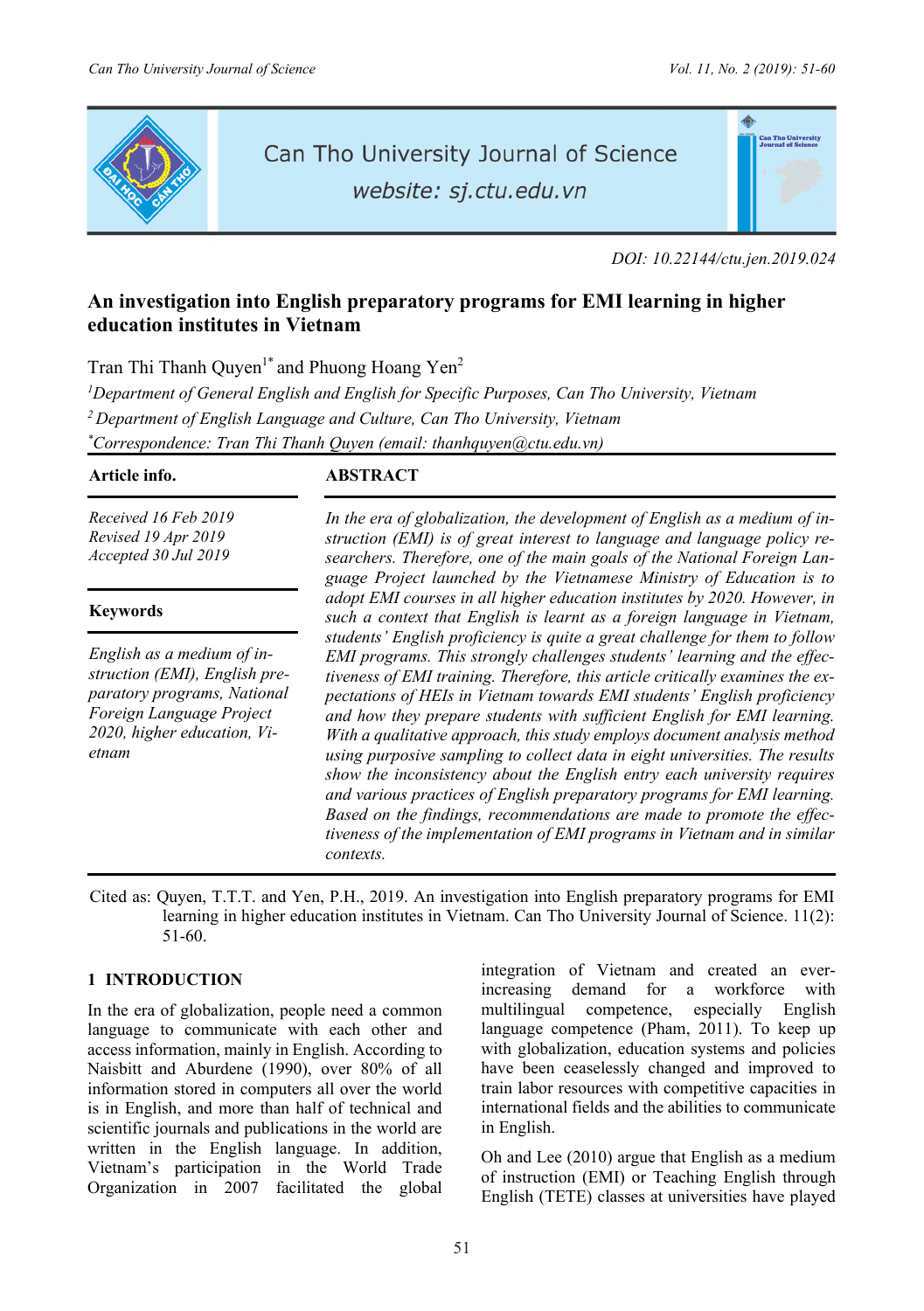a positive role in lowering students' anxiety and enhancing students' English abilities by having students exposed to natural and authentic classroom. In fact, EMI in higher education is becoming more common all over the world (Mok, 2007 and Altbach *et al*., 2009) to boost university rankings (Rauhvargers, 2013), and a recognition that, in a globalized world, students need higher levels of English language competence if they are to compete on the international market (Graddol, 2006). In addition, factors such as the promotion of job mobility, employability, staff and student exchanges and joint- and double- degrees substantiate the case for English-taught degree courses (Fortanet, 2008).

Integrating with the international trend, in Vietnam, the Prime Ministerial Decision number 1400/QĐ-TTg (30 September 2008) is a national initiative on foreign language teaching and learning in the educational system from 2008 to 2020, known as the National Foreign Language Project 2020. According to Le (2012), by 2015 the project intends to begin EMI courses for 20% of university students in some disciplines and aims for all higher education institutes (HEIs) to adopt EMI courses by 2020. Indeed, 30 Advanced Programs were released by Vietnam's Ministry of Education and Training (MOET) at several higher education institutions nationwide from 2008 to 2015.

However, there have been worries and concerns about EMI programs. Local mass media report that English skills among undergraduates are a problem. A great number of graduates cannot communicate in English. In a notable study of to assess Vietnamese students' English skill, Vu and Nguyen (2004) researched on 1,000 students in five major universities in Ho Chi Minh City, the largest city of Vietnam. The results showed that Vietnamese students' language competency was insufficient to express their ideas or to communicate in everyday conversation, making them unable to understand materials from their lectures in English.

Another recent investigation from Da Nang University (2012) shows that 70% of the newly enrolled students have insufficient English proficiency to pursue studies in English. In addition, Vietnam is still ranked as a "low English proficiency" country (Education First, 2013). With such low English language competency, students would be unable to comprehend lectures or materials in English. This study is, therefore, of great interest to investigate how universities in Vietnam prepare students for EMI learning. Two research questions explored in the current study include:

- 1. What are the expectations of Vietnamese HEIs toward the English proficiency of EMI students?
- 2. What have the English preparatory programs provided for EMI learning in these institutes?

#### **2 LITERATURE REVIEW**

#### **2.1 The English as Medium of Instruction Approach**

The English as Medium of Instruction (EMI) is tracked back to the European content and language integrated learning (CLIL) approach, content-based teaching (CBT) and bilingual education in native English-speaking (NES) contexts. Macaro *et al.* (2018) define EMI as the use of the English language to teach academic subjects (other than English itself) in countries or jurisdictions where the first language of the majority of the population is not English. In this way, learners acquire both the subject content and target language in a natural setting (Sert, 2008). However, in Vietnamese pedagogy, this notion can be interpreted in different dimensions. For example, EMI may mean teaching all subjects in the curriculum in English comprising of subjects such as physical education, military education, Communism, Marxism, Ho Chi Minh thoughts. Yet, with EMI programs in Vietnam, only professional courses are taught in English and teachers of such listed courses above are free to use Vietnamese for instruction.

For an EMI program to be successful, Byun *et al*. (2011) identify three required factors comprising of students' and instructors' language proficiencies, the varying demands of different academic subjects and a facilitative body which can support EMI implementation. In the same vain, Kaplan and Baldauf (2005) propose that success "largely depends on policy decisions related to the teachers, the courses of study and materials and the resources to be made available" (p. 1014). However, these areas are developed differently in a particular nation "depending on how that nation's education system operates" (Kaplan and Baldauf, 1997, p. 217).

### **2.2 Challenges of EMI implementation**

The fact that EMI requires instructions delivered in English leads to apparent obstacles. A review of literature reveals four major EMI challenges including teachers' language abilities, students' proficiency, methods, and inadequate resources. The first major challenge is lecturers' English abilities, particularly in contexts where English is a foreign language, and lecturers are non-native English speakers. This is in line with findings in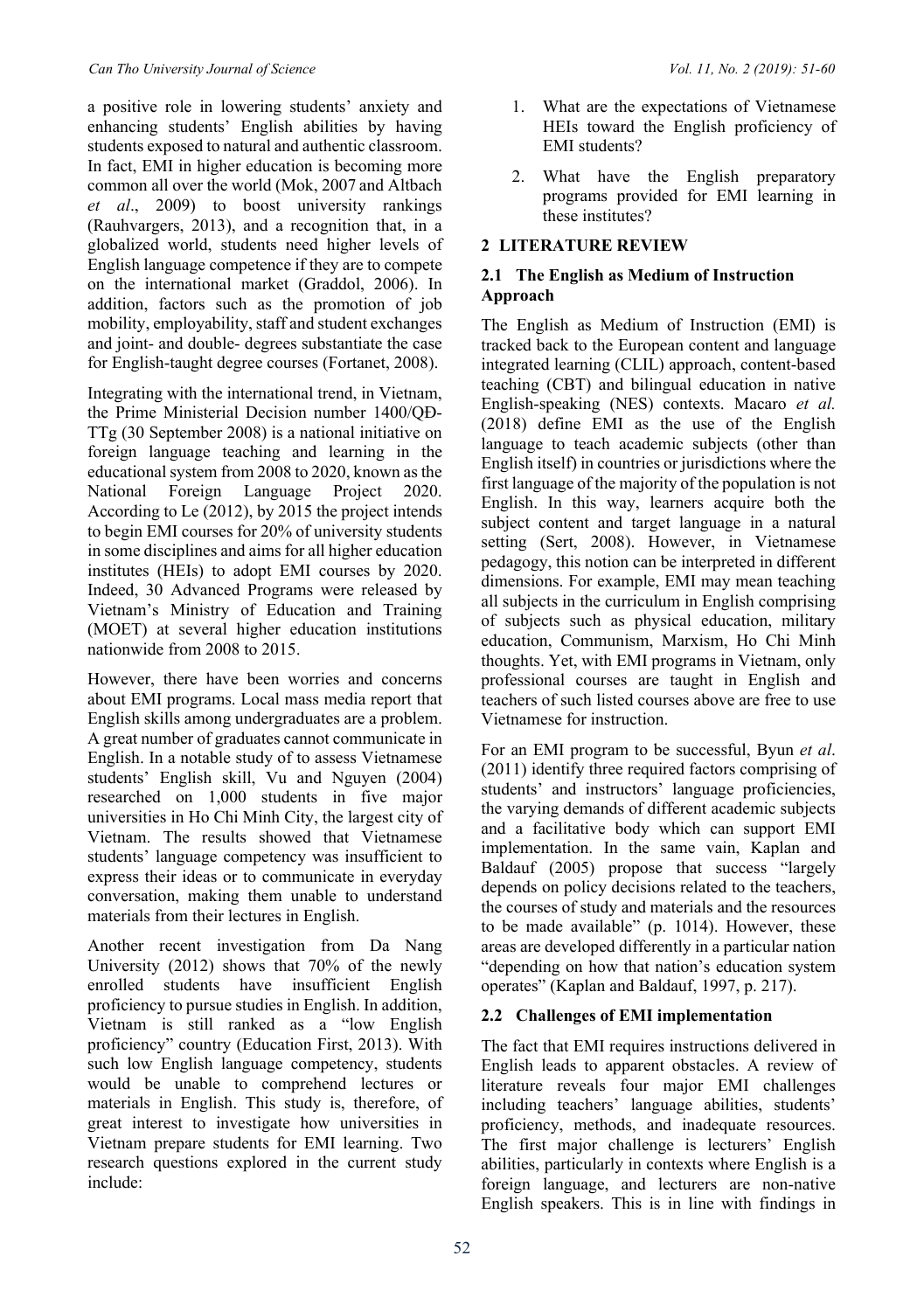previous studies (Vinke *et al.,* 1998; Wilkinson, 2005; Kyeyune, 2010; Kennedy, 2011; Le, 2012 and Hamid *et al.*, 2013) showing that the inadequate English proficiency of EMI lecturers is one of the greatest hindrances for an EMI program to succeed. Vinke *et al.* (1998) report that content lecturers in the Netherlands had difficulty in expressing themselves effectively, especially in paraphrasing, searching for words, and refining statements, which results in detrimental effects on students' learning, such as less content coverage and knowledge loss. In the context of Israel, Shohamy (2012) claims that "It is often the case that academic professors will have high knowledge in one of the areas [content], not the other [language]" (p. 203). Indeed, to become a successful EMI instructor, there should be a combination of linguistic, academic and pedagogical competence, which few lecturers possess (Shohamy, 2012).

The second challenge for a success of EMI relates to the concerns of students' language abilities (Tsuneyoshi, 2005; Kyeyune, 2010; To, 2010; Byun *et al.,* 2011; Le, 2012). Kyeyune (2010) reports the frustrating communication failures in Ugandan classrooms because of students' low English proficiency. Another problem is a search for effective pedagogy. Wilkinson (2005) suggests that EMI can lead to effective content learning if instructional techniques (e.g. codeswitching between L1 and L2) are adapted, more time is allocated. However, unsupportive evidence for codeswitching is also found in other studies (Ibrahim, 2001; Shohamy, 2012; Mohamed, 2013). This controversy and limited literature on EMI pedagogy does not provide clear and appropriate teaching methods for effective EMI training.

The final challenge is limited resources (Le, 2012; Dang *et al.*, 2013). Baldauf *et al*. (2011) examine several Asian countries' language policies and conclude that "funding for normal programs, the training of teachers and money for textbooks are all inadequate" (p. 318).

In short, there have been multiple challenges in adopting EMI. It is undeniable that although each context may experience different problems. The next section examines the context of EMI in Vietnamese learning and teaching setting.

#### **2.3 EMI in Vietnamese context**

EMI is implemented in Vietnam through various forms of cooperation with international organizations and institutions, primarily in English speaking countries such as Australia, the UK and the US as well as some European countries where English is an established lingua franca. This

cooperation model is founded on and reflects Vietnam's National higher education reform agenda, which supports collaboration with overseas institutions as key to the development and internationalization of Vietnamese HEIs (Government of Vietnam, 2005).

Overall, there are two main types of EMI programs namely advanced programs and high quality ones. However, the challenges inherent in the adoption of EMI at tertiary level in Vietnam discussed by Le (2012) and Vu and Burns (2014) is the lack of adequate linguistic competence of teachers and students has impeded the effectiveness of the EMI programs.

Bain (2004) identifies characteristics of a good college teacher, including good knowledge of his/her subject, possession of a long and impressive publication list, good ability to do scientific research, etc. However, the teaching staff in HEIs in Vietnam in general have both a shortage and weakness of professional knowledge. Specifically, the ex-president of Vietnam National University, in Hanoi, Nguyen (2004) claims that the teaching staff of HEIs are bookish, poor in professional knowledge and skills, lag behind the development of the modern world, are too old and suffer from inertia to keep up with the changing world. Due to language incompetence, a majority of academic staff are unable to read professional materials or journals in English to update their knowledge. Recent statistics show that on average, one Vietnamese professor only publishes 0.58 article in world-recognized refereed journals during a 10-year period (1996–2005) (VietnamnetBridge, 2008).

Regarding Vietnamese EMI students, Huong (2008, cited in Le, 2012) claims that due to their limited English skills, students do not dare to share ideas with other classmates or with lecturers. What they do is to sit in a place and listen to the lectures in a passive way. Since both teachers and students are not proficient in English, teachers are unable to deliver lectures in English. Likewise, students with poor language skills are unable to absorb the subject content. In addition to teachers' and students' insufficient English proficiency, a number of potential difficulties have arisen when implementing the EMI program at HEIs in Vietnam, which needs more scientific research in this field.

#### **2.4 Related studies on the importance of students' English proficiency for effective EMI learning**

Kang and Park (2005) state that students' appropriate level of English proficiency is a requirement for the successful implementation of an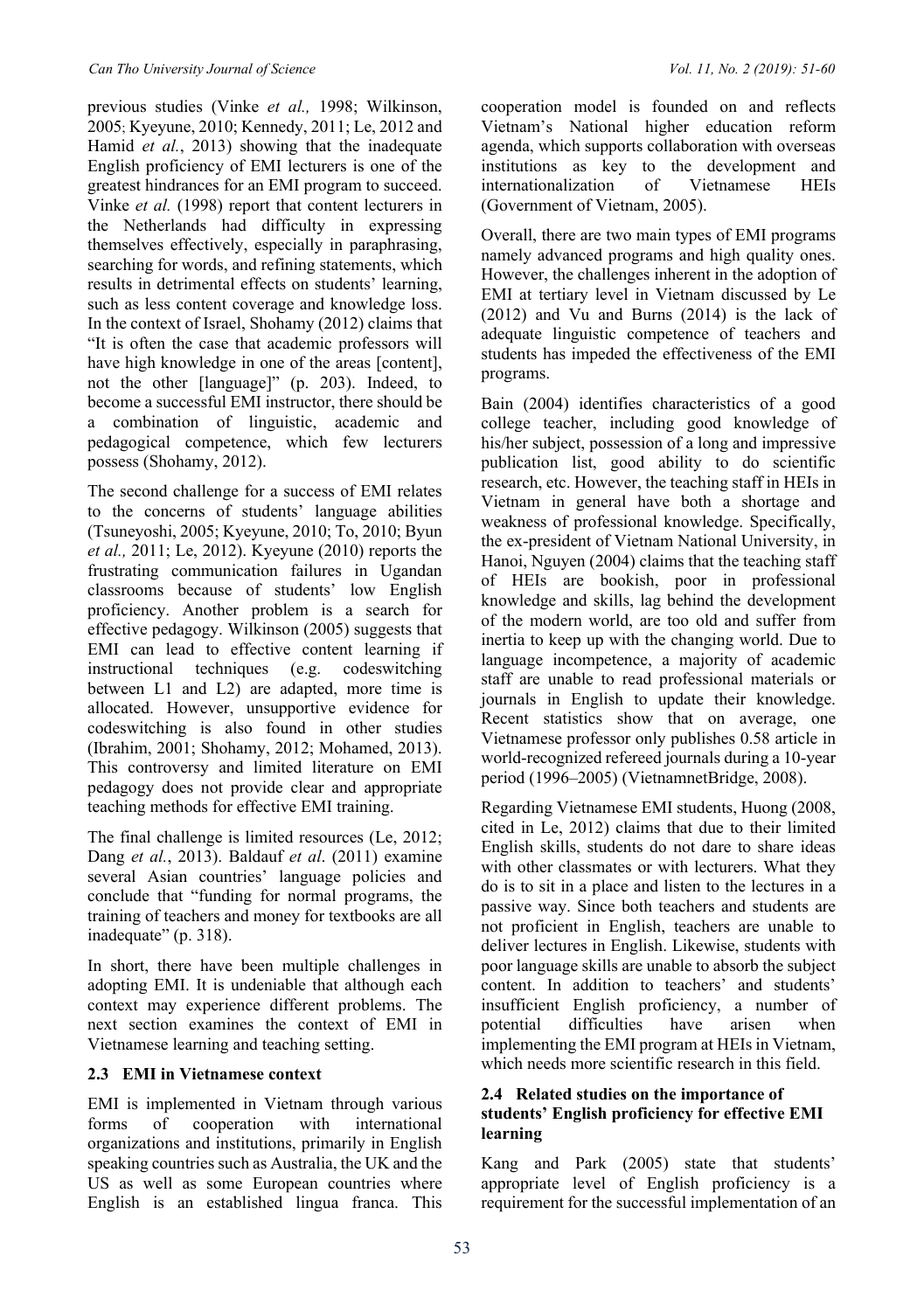EMI policy. This was strongly demonstrated through the strong positive correlations between students' English fluency and their understanding of textbooks and lectures and between their English fluency and performance in EMI classes. Kang and Park (2004) also suggest that the school should provide a variety of EMI support programs such as undergraduate English writing classes and preparation classes for EMI in major areas.

In Turkey, Kirkgöz (2009) investigated teacher and student perceptions about the effectiveness of English language instruction in an EMI university in Turkey. The results showed that over 90% of students were not adequately prepared English to learn academic subjects through EMI. In addition, Akyel and Özek (2010) used questionnaires and interviews with both EMI teachers and students in a single Turkish university and found that the teachers focused more on reading and listening as the important skills to be developed. However, both teachers and students felt a neglect on speaking skills which allowed students to operate successfully in their undergraduate EMI programs.

Kim (2014) also highlighted the problem of students' insufficient English ability for EMI. Over 40% of undergraduate students and 28% of graduate students were ill-equipped for EMI classes. Despite students' insufficient English abilities, appropriate measures have not been taken to develop students' English proficiency. Kim (2014) also suggested that in order to help enhance students' English language skills, the instructors may provide feedback on students' English problems in their oral or written work with the help of English professors.

Thus, for successful EMI, the HEIs must focus on developing and improving their students' English skills first and foremost. Indeed, Baker & Jones (1998) raise the importance of a bridging program with an argument that the more demanding the curriculum area, the higher the level of learning expected, and the later switch to learning through a second language, the more important it is to provide bridging programs. In this sense, the English preparatory programs are considered to be an important bridging program, supporting students with sufficient English abilities for EMI learning. However, very few studies are conducted to examine how universities prepare their students English proficiency for effective EMI learning so far, especially in the context of Vietnam, making this present study more timely and significant.

### **3 METHOD**

This study employed qualitative approach using document analysis of university regulations for the

EMI programs as a method to collect data. A purposive sampling approach (Riffe *et al.*, 2005) was used to locate sources for content analysis. These sources must meet certain criteria: (1) the university websites; (2) EMI implementation or programs called as advanced or high quality programs; (3) higher education contexts, and (4) descriptions of the English preparatory programs for EMI learning. Having outlined these criteria, sources were located by exploring databases on universities websites.

Through the purposive sampling approach, a total of eight universities' websites were identified to match the criteria comprising of Hanoi Foreign Trade University, Center for advanced educational programs-Hanoi National Economics University, Vietnam Maritime University, Ho Chi Minh National University – University of Information Technology, Ho Chi Minh City University of Technology, The University of Da Nang - University of Science and Technology, VNU University of Economics and Business, Banking University of Ho Chi Minh City and Can Tho University. Data were analyzed in terms of four emerging themes comprising of the name of the university, the names of the advanced and high quality programs, English proficiency requirements for entrance to these programs and English proficiency requirement for graduation.

### **4 RESULTS**

The data show that there are two main types of EMI programs comprising of high quality and advanced programs, in which the former has more diversity in majors than the later. Even some universities have the high-quality programs only, namely Banking University Ho Chi Minh City, VNU University of Economics and Business, Ho Chi Minh City University of Technology and The University of Da Nang - University of Science and Technology. In addition, the majors or disciplines of these EMI programs also differ from one university to another due to its specializations. Among the investigated universities, Ho Chi Minh City University of Technology, the University of Da Nang - University of Science and Technology and Center for advanced educational programs – Hanoi National Economics University have the most various majors with more than 10 disciplines whereas the other universities just have two or three EMI majors. The tables below show more information on the English requirements for EMI students as well as the English preparatory programs to meet the learning outcomes in these eight major universities that have offered EMI programs in Vietnam.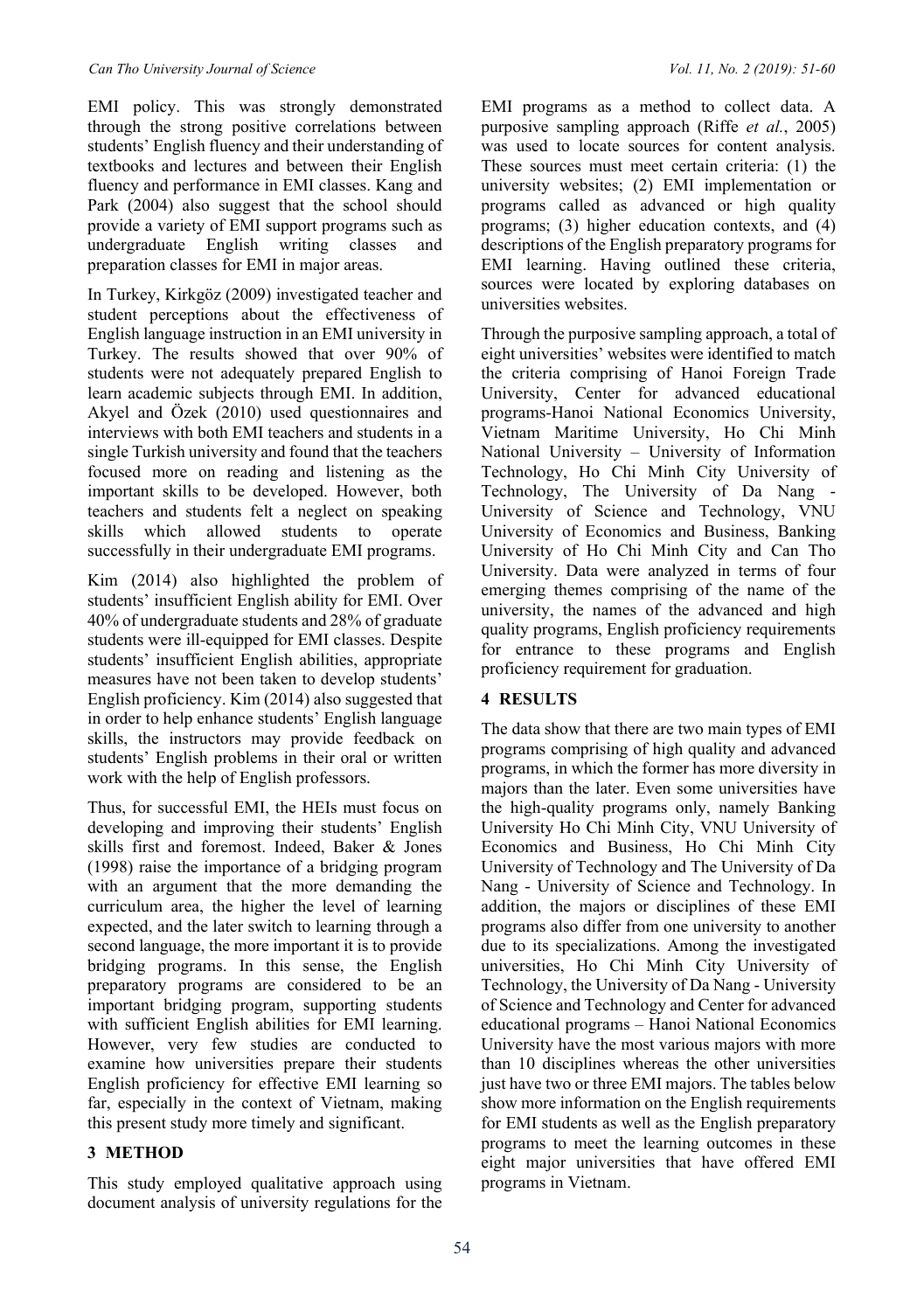#### **4.1 Information on the English requirement eligible for entering EMI learning**

Information about the compulsory English entry for EMI students is illustrated in Table 1.

In terms of the entrance English requirement, only three universities comprising of Ha Noi Foreign Trade University, Banking University of Ho Chi Minh City and Can Tho University show specific English proficiency in terms of international standards which students have to obtain to be allowed to register for EMI programs. Especially, Hanoi Foreign Trade University has a detailed requirement of the English proficiency level prior to entering the EMI programs, which calls for B2 Vstep (Vietnamese Standardized Test of English Proficiency), TOEIC 500, TOFEL iBT 60 or IELTS 5.0 as a compulsory condition for students to enter

the EMI programs accompanied with student interviews in English about general knowledge, expectations and goals for learning in the advanced and high quality programs. This is also the highest English requirement as opposed to other universities, followed by Banking University of Ho Chi Minh City. The least demanding is Can Tho University, at just A2-CEFR, IELTS 3.0 or TOEIC 400. Meanwhile, Center for advanced educational programs – Hanoi National Economics University and VNU University of Economics and Business just have a kind of placement test to measure students' English abilities, which students must reach a certain score to be allowed for EMI learning. The other three universities either require students' specific English competence or reveal no information in this area.

**Table 1: Information on the English requirement eligible for entering EMI learning** 

| No. | <b>Institutes</b>                                                                 | <b>Entrance English requirements</b>                                                                                                  |
|-----|-----------------------------------------------------------------------------------|---------------------------------------------------------------------------------------------------------------------------------------|
| 1.  | Hanoi Foreign Trade University                                                    | B2 V-step, TOEIC 600, TOFEL (paper-based)<br>450 IELTS 4.5 or pass the University's English<br>entrance exam.                         |
| 2.  | Center for advanced educational programs -<br>Hanoi National Economics University | English Test, Essay Writing and Interview                                                                                             |
| 3.  | VNU University of Economics and Business                                          | English Test $(4/10)$ and x2                                                                                                          |
| 4.  | Ho Chi Minh National University – University<br>of Information Technology         | No information                                                                                                                        |
| 5.  | Ho Chi Minh City University of Technology                                         | Not required                                                                                                                          |
| 6.  | <b>Banking University of Ho Chi Minh City</b>                                     | <b>TOEIC 450</b>                                                                                                                      |
| 7.  | The University of Da Nang - University of<br>Science and Technology               | No information                                                                                                                        |
| 8.  | <b>Can Tho University</b>                                                         | A2 CEFR, IELTS 3.0, TOIEC 400, TOEFL<br><b>ITP 337, TOEFL iBT 31, KET 70, PET 45.</b><br>Or English placement Test: 36 marks at least |
|     |                                                                                   | learn in five consecutive semesters to gain V-ster                                                                                    |

#### **4.2 Information on the English preparatory programs for EMI learning**

The English preparatory programs the investigated universities prepare for EMI students' learning are shown in Table 2.

Generally, the table indicates the inconsistency in the ways each university prepares their students with English competence eligible for EMI learning. Specifically, Ho Chi Minh City University of Technology and Banking University of Ho Chi Minh City designed a curriculum for the English preparatory program in terms of IELTS format which comprises of 4 levels from foundation to upper-intermediate. Depending on the students' English background, they are placed in an appropriate course or level. Similarly, Banking University HCMC built five English preparatory courses accounting for 20 credits which students

learn in five consecutive semesters to gain V-step (B2) or IETLS 5.5. Meanwhile, The University of Da Nang - University of Science and Technology employs TOEFL iBT. They even cooperate with AMA Foreign Language Center to train students in EMI programs to obtain TOEFL iBT targeted at the score of 61.

Apart from Hanoi Foreign Trade University and Can Tho University, the remaining universities do not reveal any information on the type of test format employed to design the curriculum for the English preparatory programs. Another interesting thing is that there are some differences in the number of credits and courses for English learning among universities. Among them, Center for advanced educational programs – Hanoi National Economics University have the most credits (36), with figures for other universities ranging from 15 to 20 credits in their English preparatory programs. Another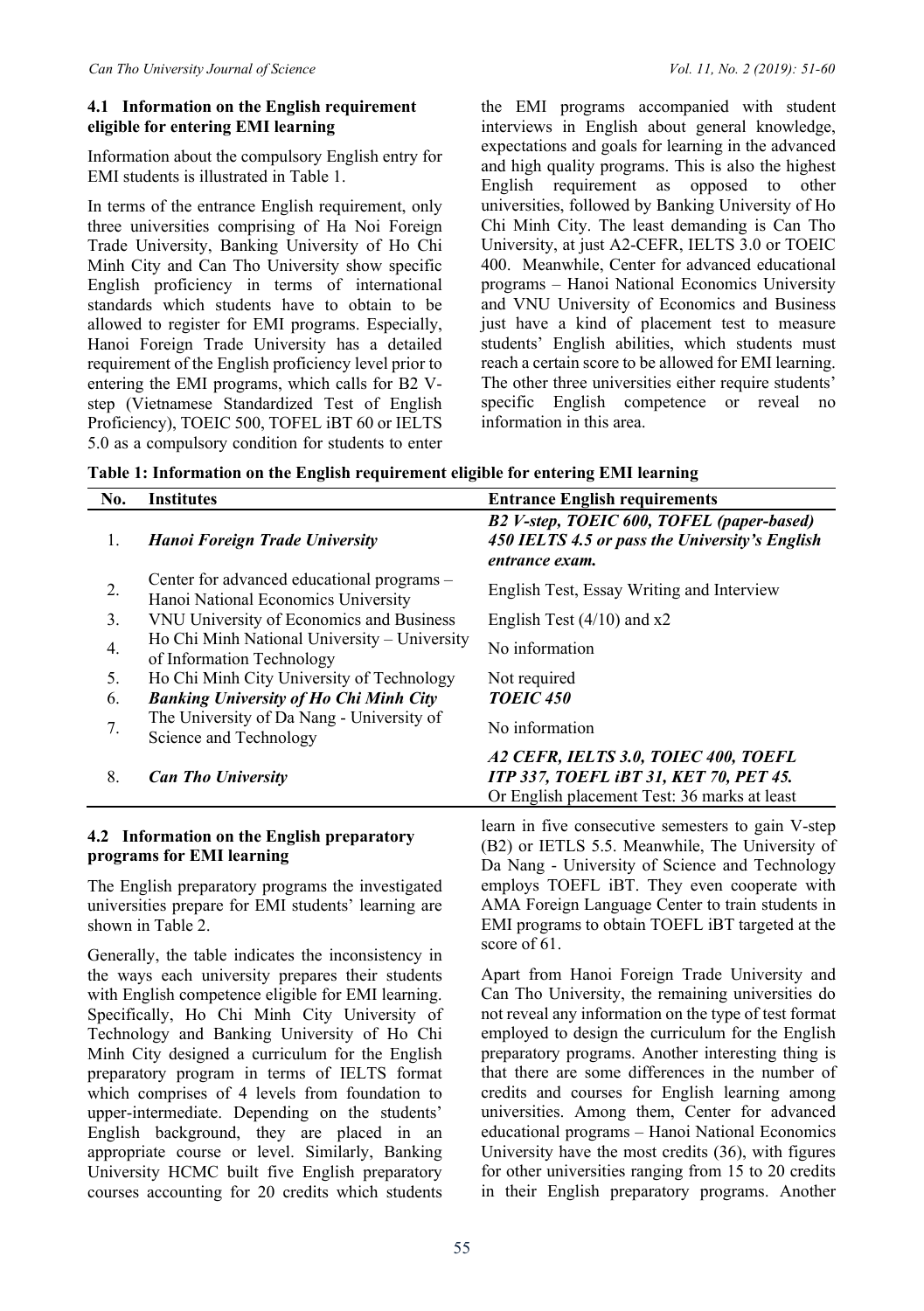noticeable point is that students will be equipped with more English learning hours in advance programs as compared to high quality ones since

advance programs often have associated education with foreign prestigious universities, requiring students with higher English proficiency.

| No. | <b>Institutes</b>                                                         | <b>English preparatory programs</b>                                       |
|-----|---------------------------------------------------------------------------|---------------------------------------------------------------------------|
|     | Hanoi Foreign Trade University                                            | 16 credits, 6 English courses                                             |
|     | Center for advanced educational programs -                                | High quality programs: 18 credits                                         |
|     | Hanoi National Economics University                                       | Advance programs: 36 credits                                              |
| 3.  | VNU University of Economics and Business                                  | 19 credits, 4 courses                                                     |
| 4.  | Ho Chi Minh National University - University<br>of Information Technology | 2 courses                                                                 |
| 5.  | Ho Chi Minh City University of Technology                                 | 4 courses (IELTS format) from elementary to upper-<br>intermediate levels |
| 6.  | Banking University of Ho Chi Minh City                                    | 20 credits, 5 courses (IELTS format)                                      |
|     | The University of Da Nang - University of                                 | Cooperate with AMA Foreign Language Center                                |
|     | Science and Technology                                                    | (TOEFL)                                                                   |
| 8.  | Can Tho University                                                        | 20 credits, $9$ courses                                                   |

| Table 2: Information on the English preparatory programs for EMI learning |  |  |
|---------------------------------------------------------------------------|--|--|
|                                                                           |  |  |

The English preparatory programs can be found in two universities. In the first case, the high quality program disciplined in Business Administration at Hanoi Foreign Trade University shows six English courses in which the first four courses have three credits each and involve in General English and in the rest two ones, each has two credits and focus more on Business situations. These English courses are taught by lecturers at the English for Specific Purposes Department. Detail descriptions of these courses are shown below.

The English 1 and 2 courses aim to provide students with the basic concepts and terms of business English together with the focus on listening and speaking practice to prepare students to perform effectively in English language tests in the form of IELTS, TOEFL or other 6-level language ability tests in Vietnam. The textbooks include *Pathways Reading, Writing and Critical Thinking 2, The Business 2.0* Pre-Intermediate (3rd Edition Student Book) and *Effective Academic Writing 2* for English 1 course. The English 2 course utilize four main books comprising of *Pathways Listening, Speaking, and Critical Thinking 2, The Business 2.0* (B1+ Intermediate) as main materials and *Skillful Listening & Speaking 2, English Pronunciation in Use* (Intermediate) and *Business Vocabulary in Use* (Elementary to Pre-intermediate) as compulsory reading books.

The English 3 course, in contrast, has more focus on advanced reading and writing skills so that students are able to use English effectively in different situations not only at work but also in daily life and meet the requirements of the standard equivalent output B2-CEFR. This course also expands and improves business English vocabulary for students.

The textbooks include *Pathways Reading, Writing and Critical Thinking and The Business 2.0* 2rd Edition B2 Upper-Intermediate. The English 4 course is the last course of the general English program designed for high quality students at advanced level, aiming to increase students' abilities in writing and speaking Business English through business skill-related speaking tasks and written business communications skills. The textbooks are the in-house material named as *English for Business – Speaking and Writing*, *In company 3.0 Advanced* together with articles in the field.

The English 5 course is designed not only to provide students with useful specific knowledge in Business English but also to equip them with the written competence in common letters and business correspondence such as: inquiries and replies, offers and quotation, orders, complaints, adjustments, application letter and an effective professional CV for their job application. Textbooks encompass *Oxford Handbook of Commercial Correspondence*. Oxford University Press and compulsory readings such as *Oxford Handbook of Commercial Correspondence* and *The Language of Business Correspondence in English*. The English 5 course equips students with specialized knowledge in the Contractual English language from the processes of negotiation, drafting and interpreting the contract content. Two books used in this course include *Exporting and the Export Contract* and *Contract Law for Paralegals.* 

Thus, the English preparatory programs for high quality students at Hanoi Foreign Trade University cover both General English that still covers technical English vocabulary in the field and general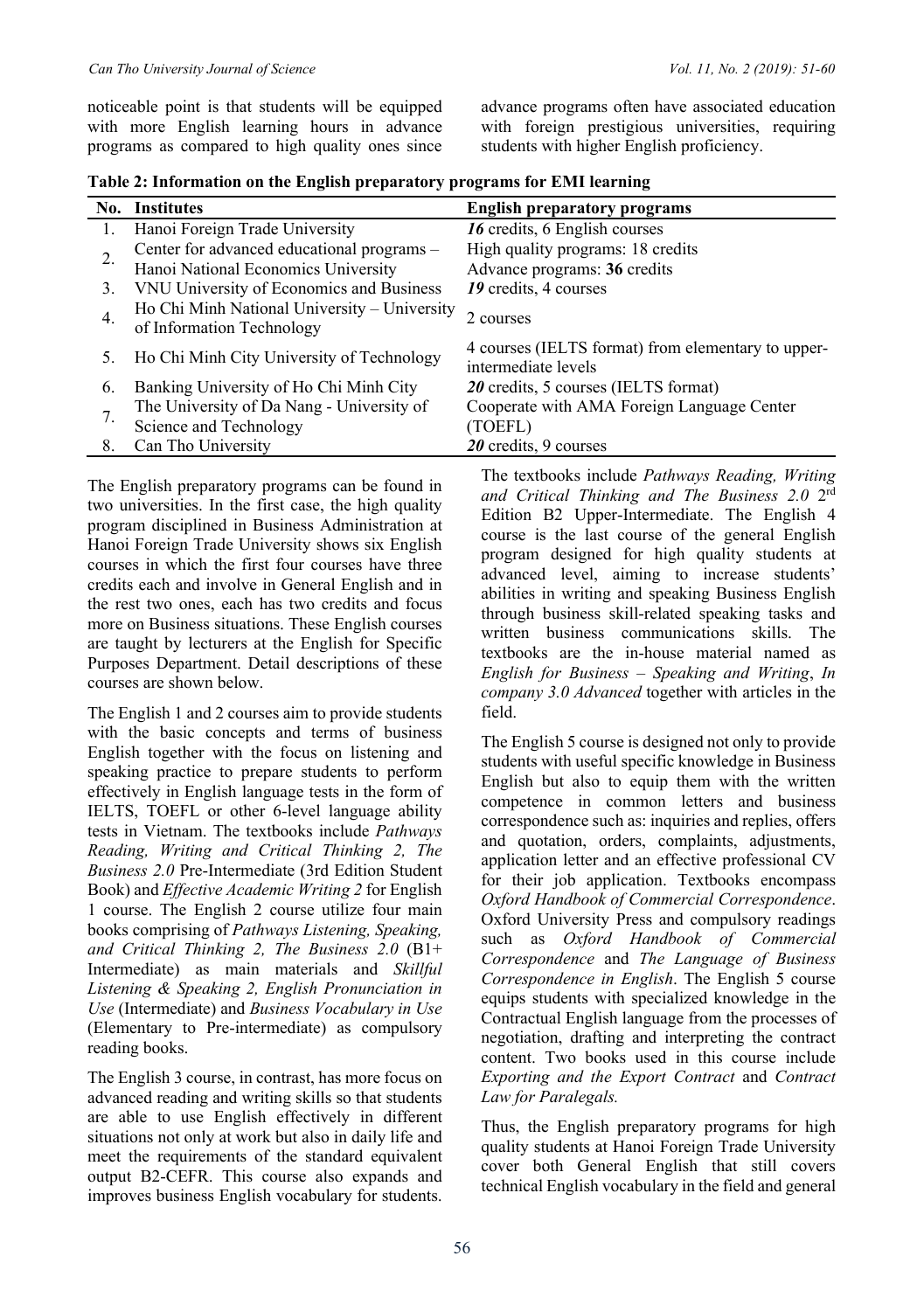Business - oriented situations. Meanwhile, the English preparatory program at Can Tho University mainly targets at improving students' General English only. To be more specific, there are nine courses accounting for 20 credits comprising of 2 Listening & Speaking courses, 2 Writing courses, 2 reading courses, a Grammar course, a Pronunciation course and an English presentation course. The English skills courses employ Skillful 2 course book together with some in-house material preparing students for V-step exams. The other courses use materials designed by staff members at School of Foreign Languages, Can Tho University.

#### **4.3 Information on the English requirement for students' graduation in EMI programs**

The English requirements or the expected English proficiency EMI students have to achieve at the end of the EMI programs are illustrated in Table 3.

**Table 3: Information on the English requirement for graduation in EMI programs** 

| No. | <b>Institutes</b>                                                                 | <b>English requirement for graduation</b>                                               |
|-----|-----------------------------------------------------------------------------------|-----------------------------------------------------------------------------------------|
| 1.  | <b>Hanoi Foreign Trade University</b>                                             | TOEFL iBT 100 or TOEFL 600 paper-based)                                                 |
| 1.  | Center for advanced educational programs -<br>Hanoi National Economics University | TOEFL PBT 500; V-step (B2); IELTS: 5.0                                                  |
| 3.  | VNU University of Economics and Business                                          | V-step 4/6 (B2); IELTS 5.5; TOEFL 500; or<br>TOEIC <sub>600</sub>                       |
| 4.  | Ho Chi Minh National University - University<br>of Information Technology         | High quality programs: TOEFL PBT 450<br>Advance programs: TOEFL PBT 550 or IELTS<br>6.0 |
| 5.  | Ho Chi Minh City University of Technology                                         | IELTS $>= 6.0$ ; TOEFL iBT $\geq 79$                                                    |
| 6.  | Banking University of Ho Chi Minh City                                            | V-step $4/6$ (B2) or IETLS 5.5                                                          |
| 7.  | The University of Da Nang - University of<br>Science and Technology               | TOEFL iBT 61                                                                            |
| 8.  | Can Tho University                                                                | B <sub>2</sub> V-step                                                                   |

It can be seen from the table that there was the inconsistency among universities about the English requirements for EMI students to be graduated. Ha Noi Foreign Trade University has the most demanding English proficiency, at TOEFL iBT 100, which is equivalent to IELTS 7.0, followed by Ho Chi Minh City University of Technology, at nearly a band lower i.e. IELTS 6.0. Other universities require a slight mutual difference in students' English proficiency such as the levels of B2 (Vstep), IELTS 5.0, IELTS 5.5, TOEFL 500, TOEIC 600 and so on. In addition, the English requirement for graduation in the advanced program is higher than that in the high-quality ones. This is TOEFL PBT 550 or IELTS 6.0 as opposed to TOEFL PBT 450 as shown in the table for Ho Chi Minh National University – University of Information Technology. Especially, in the case of Can Tho University, EMI students are only expected to obtain B2 V-step when they finish learning four academic years. In other words, the strict or compulsory regulation on EMI students' English proficiency prior to their graduation may vary from one university to another.

#### **5 DISCUSSION**

There are two main types of EMI programs comprising of high quality and advanced programs in higher education institutes in Vietnam. However, the current study shows the inconsistency in the ways each university prepares English for their EMI students as well as their expectation about their students' English ability eligible for graduation. To be more specific, some universities have specific requirements about the students' English ability prior to EMI learning whereas the others mainly let students do a placement test to classify students and put them in appropriate pre-university courses. In this respect, Ha Noi Foreign Trade University has the highest requirement, followed by universities in Ho Chi Minh city, whereas Can Tho University situated in the Mekong Delta requires students with the least English proficiency to be eligible for EMI learning. This certainly reflects the discrepancy about the English proficiency among different regions in Vietnam as well as the teaching quality.

Another noticeable point is that each university has its own curriculum for the English preparatory programs in terms of the number of credits for English courses, types of test format to follow and course-books. Although not all universities show the detailed curriculum and syllabus for each English course in the English preparatory programs, there are two different orientations can be clearly seen. One curriculum just focuses on building up students' English general knowledge according to a certain type of test format chosen. The other one covers both general English and technical English terms or vocabulary together with basic knowledge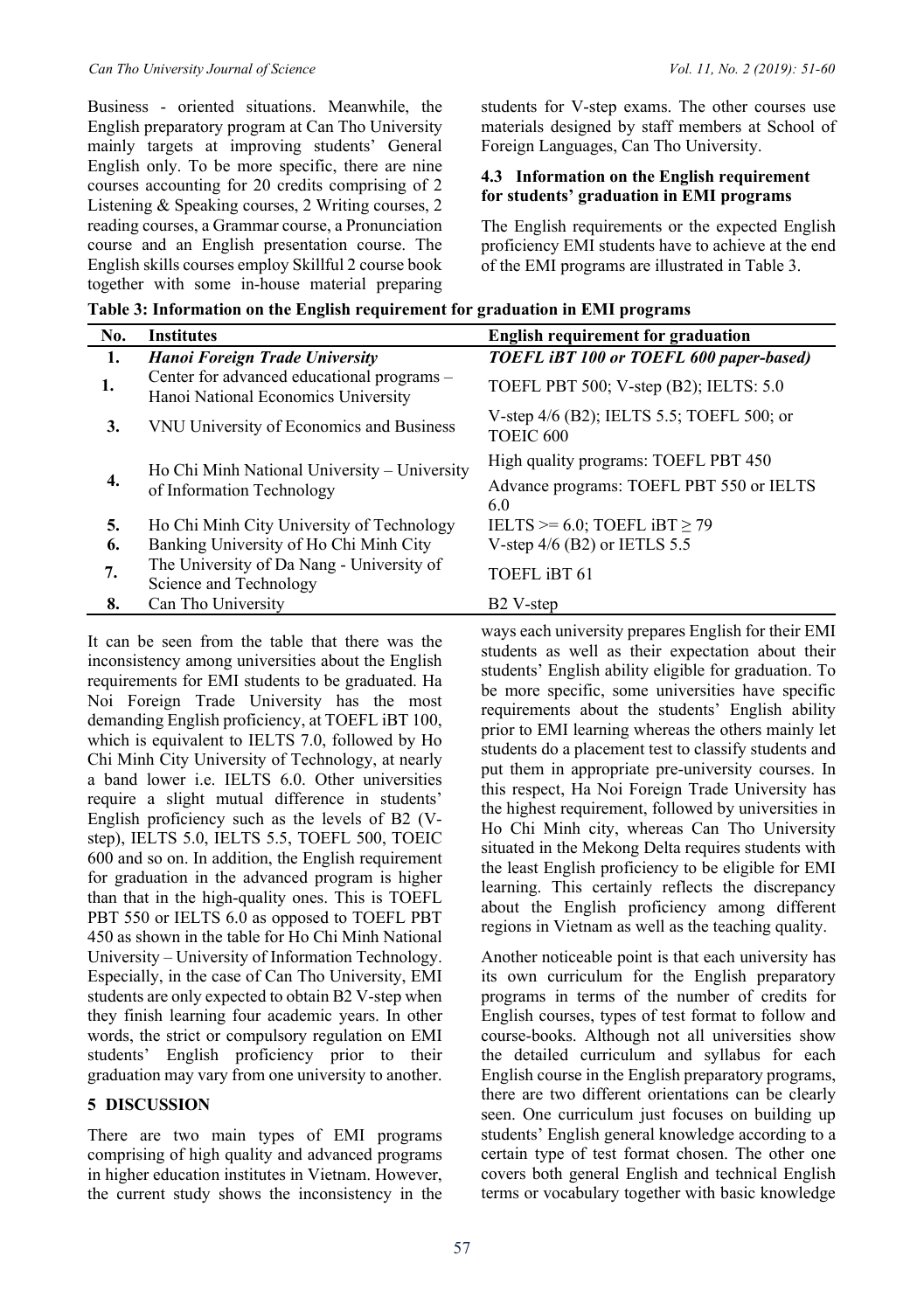or situations in specific disciplines so that students can be well prepared for studying EMI subjects later in the program. Therefore, students learnt with the former curriculum may encounter certain difficulties when they move to major subjects.

Similarly, the English requirement towards EMI students' graduation also differs from one university to another. This reflects the differences in the education quality as well as prestige of each university, leading to certain discrepancies in students' job or higher education opportunities. Although there are some inconsistencies in the ways the examined universities prepare English ability for EMI students, it shows their great consideration and effort to enhance Vietnamese students eligible for EMI learning. This idea is quite congruent with Byun *et al.* (2011) suggesting that there should be an establishment of an English threshold and improve students' English proficiency; otherwise, students suffer from both language and content loss in EMI environments (Kyeyune, 2010; Mohamed, 2013).

In addition, though the MOET has a general regulation for EMI students to obtain B2- VSTEP English proficiency or equivalent, with the discrepancies among universities in ways of recruiting students and the English requirement eligible for EMI learning, this strongly affects the curriculum designs and the quality of the English preparatory programs, leading to the effectiveness of EMI programs generally. Therefore, the MOET should legislate another common agreement on a certain general English standard required for EMI students prior to their entrance to EMI learning as well. Hamid and colleagues argue that if EMI is to be institutionalized, attention needs to be paid to the language-in-education policy areas of students and evaluation (Hamid *et al.*, 2013).

Moreover, in such a limited English speaking environment as in Vietnam, creating opportunities for EMI students to practice English with native speakers and outside the classroom should be taken into great consideration. Therefore, native speakers should be involved in teaching English preparatory courses for EMI students so that students can build up confidence in communicating and learning with foreign lecturers in subsequent subjects in their disciplines and in real life. Addition to taking English courses specifically oriented to academic teaching in a formal setting, EMI students should be offered opportunities to get engaged in more informal activities, such as study tours in Englishspeaking countries, scholar exchanges, and travel grants for international conferences (Wilkinson, 2005; Ball and Lindsay, 2013).

#### **6 CONCLUSIONS**

Two main types of EMI programs comprising of high quality and advanced programs are found in the eight examined universities in Vietnam. The findings also indicate the inconsistency in the ways each university prepares their students with English abilities eligible for EMI learning. Specifically, some universities employ IELTS or TOEFL, and some do not provide any information or have specific test format when designing the English preparatory courses. The discrepancies are also figured out in the number of credits spent to foster EMI students' English ability learning ranging from 18 to 20 for high quality programs and 20 to 36 for advanced programs. It also means that there are more English investments in advanced programs. The universities' expectations towards EMI students' English ability for graduation also differ from one university to another. In fact, EMI has a vast influence on aspects of life as it determines who will participate in power and wealth (Tsui and Tollefson, 2004). With such discrepancies and inconsistencies found, the Vietnamese MOET should take greater consideration into planning and implementing language policy to reinforce EMI programs throughout the nation.

This study is, however, still limited in the way that it just qualitatively analyzes data through available websites. The findings may therefore not cover details about the English preparatory programs in all of the examined universities. Future studies should be conducted with more universities and research tools such as interviews with EMI administrative staff to gain more insight into the issue. In addition, studies on the effectiveness of the English preparatory programs on students' EMI learning are also worth investigating in order to find ways to maximize the training quality and reinforce the sustainable development of EMI programs in similar contexts.

#### **REFERENCES**

- Akyel, A.S., and Ozek, Y., 2010. A language needs analysis research at an English medium university in Turkey. Procedia-Social and Behavioral Sciences, 2(2): 969-975.
- Altbach, P.G., Reisberg, L., and Rumbley, L.E., 2009. Trends in global higher education: Tracking an academic revolution. A Report Prepared for the UNESCO 2009 World Conference on Higher Education. Paris, France: UNESCO.
- Bain, K., 2004. What the best college teachers do. Massachusetts: Library of Congress Cataloging-in-Publication Data, 207 pages.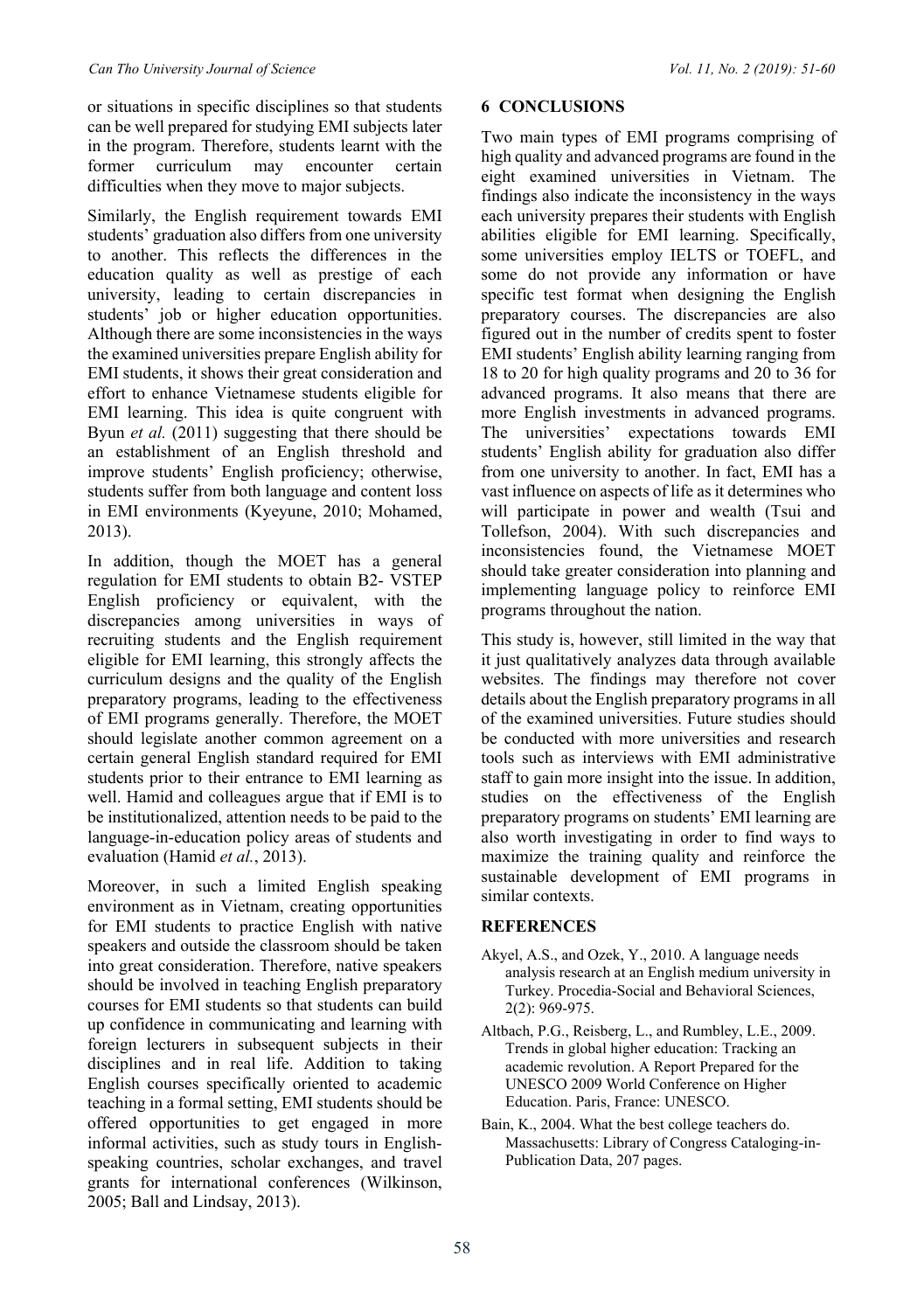Baker, E., and Jones, S. P., 1998. Encyclopedia of bilingualism and bilingual education. Philadelphia: Multilingual Matters.

Ball, P., and Lindsay, D., 2013. Language demands and support for English-medium instruction in tertiary education. Learning from a specific context. *In*: A. Doiz, D. Lasagabaster and J. M. Sierra (Eds.). English-medium instruction at universities: Global changes: (44-61). Bristol: multilingual Matters.

Baldauf, R.B., Kaplan, R.B., Kamwangamalu, N., and Bryant, P., 2011. Success or failure of primary second/foreign language programmes in Asia: What do the data tell us? Current Issues in Language Planning, 12(2): 309-323. doi: 10.1080/14664208.2011.609715.

Byun, K., Chu, H., Kim, M., Park, I., Kim, S., and Jung, J., 2011. English-medium teaching in Korean higher education: Policy debates and reality. Higher Education, 62(4): 431-449. http://dx.doi.org/10.1007/s10734-010-9397-4.

Dang, A.T.K., Nguyen, T.H.M., and Le, T.T.T., 2013. The impacts of globalization on EFL teacher education through English as a medium of instruction: An example from Vietnam. Current Issues in Language Planning, 14(1): 52-72.

Education First, 2013. Education First-English Proficiency Index 2014 report. *EF EPI*. Retrieved from http://www.ef.edu/epi/downloads/.

Fortanet, I., 2008. Questions for debate in English medium lecturing in Spain. In R. Wilkinson, and V. Zegers, V. (Eds.), Realizing Content and Language Integration in Higher Education: 21–31. Maastricht: Maastricht University.

Graddol, D., 2006. English Next. Retrieved 3 September, 2016, from https://englishagenda. britishcouncil.org/sites/default/files/attachments/boo ks-english-next.pdf.

Hamid, M. O., Nguyen, T.H., and Baldauf R.B., 2013. Medium of instruction in Asia: context, processes and outcomes. Current Issues in Language Planning, 14(1): 1-15.

Ibrahim, J., 2001. The implementation of EMI (English Medium Instruction) in Indonesian universities, its threats, its problems, and its possible solutions. Paper presented at the 49th International TEFLIN Conference, Bali: Indonesia.

Kang, S.Y., and Park, H.S., 2004. Student beliefs and attitudes about English medium instruction: Report of questionnaires study. Yonsei Review of Educational Research, 17(1): 33–53.

Kang, S., and H. Park, 2005. English as the medium of instruction in Korean Engineering education. Korean Journal of Applied Linguistics 21(1): 155–174.

Kaplan, R.B., and Baldauf, R.B., Jr, 1997. Language planning from practice through theory. Clevedon, Philadelphia: Multilingual Matters.

Kaplan, R.B., and Baldauf, R.B., Jr., 2005. Language-ineducation policy and planning. In E.

 Hinkel (Ed.). Handbook of research in second language teaching and learning, 1: 1013-1034. Mahwah, N.J.: Lawrence Erlbaun Associates.

Kennedy, C., 2011. Challenges for language policy, language and development. In H. Coleman (Ed.), Dreams and realities: Developing countries and the English language: 24-38. London: British Council.

Kim, E. G., and A. Shin, 2014. Seeking an effective program to improve communication skills of non-English-speaking graduate Engineering students: The case of a Korean Engineering school. IEEE Transactions on Professional Communication, 57(1): 41–55.

Kyeyune, R., 2010. Challenges of using English as a medium of instruction in multilingual contexts: A view from Ugandan classrooms. Language, Culture and Curriculum, 16(2): 173-184.

Le, D.M., 2012. English as a medium of instruction at tertiary education system in Vietnam. The Journal of Asia TEFL, 9(2): 97-122.

Macaro, E., Curle, S., Pun, J., An, J., and Dearden, J., 2018. A systematic review of English medium instruction in higher education. Lang. Teach. 51(1): 36–76 doi:10.1017/S0261444817000350.

Mohamed, N., 2013. The challenge of medium of instruction: A view from Maldivian schools. Current Issues in Language Planning, 14(1): 185–203.

Mok, K.H, 2007. Questing for internationalization of universities in Asia: Critical reflections. Journal of Studies in International Education, 11(3-4): 433-454.

Naisbitt, J., and Aburdene, P., 1990. Megatrends 2000: The New Directions for the 1990's. New York: Avon Books, 384 pages.

Nguyen V.D., 2004. Giáo dục đại học VN - một vài suy nghĩ [Higher education in Vietnam - Some concerns]. Tuoi Tre. Retrieved from http://tuoitre.vn/Giao-duc/51862/Giao-duc-dai- hoc-VN---mot-vai-suy-nghi.html.

Oh, H.J., and Lee, H., 2010. Characteristics of effective English medium instruction and support measures. Modern English Education 11(1): 191-212.

Pham, T.H.T., 2011. "Doi moi" (renovation) and higher education reform in Vietnam. International Journal of Educational Reform, 20(3): 210-225.

Rauhvargers, A., 2013. Global Universities Rankings and Their Impact: Report ii. Brussels: European University Association. Retrieved July 14, 2015, from http://www.eua.be/Libraries/Publications\_homepage list/EUA Global University Rankings and

\_Their\_Impact\_-\_Report\_II.sflb.ashx.

Riffe, D., Lacy, S., and Fico, F.G., 2005. Analyzing media messages: Using quantitative content analysis in research, Second Edition. Mahwah, NJ: Lawrence Erlbaum, 200 pages.

Sert, N., 2008. The language of instruction dilemma in the Turkish context. System, 36(2): 156-171. DOI: 10.1016/j.system.2007.11.006